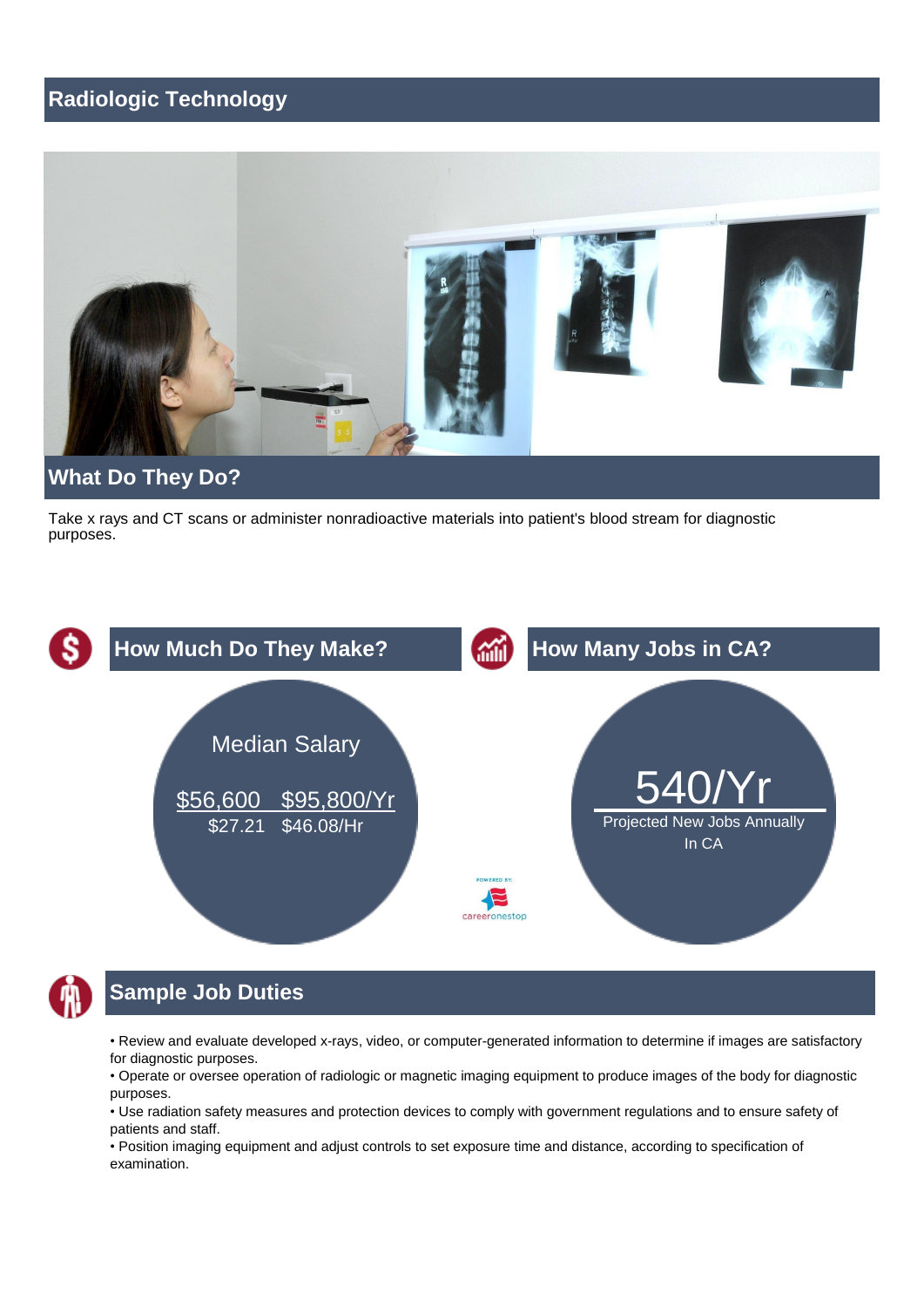# **RADIOLOGIC TECHNOLOGY, AS**

#### **Technology and Health Division Degree S1206**

 The Radiologic Technology program, which is accredited by the Joint is designed to prepare students to function as certified radiologic equipment in both laboratory and clinical settings. The courses are developed to enable students to operate x-ray equipment, assist in the diagnosis of disease, and to observe proper medical ethics. Students will learn the nature of radiation, the principles of electricity, the structure of x-ray machines, and the operation of a clinical x-ray department. Review Committee on Education in Radiologic Technology (JRCERT), technologists. Students will gain knowledge and understanding of the diagnostic uses of x-ray, as well as the technical skills to use x-ray

 To remain in the program, students must maintain a grade of "C" or better in all courses.

 Technology, graduates are eligible to apply for the registry examination through the American Registry of Radiologic Technologist and the California Certification of Radiologic Technology. This is a licensed profession, and a valid Social Security number is required to obtain state certification and national licensure. Upon completion of the Associate in Sciences degree in Radiologic

Review Student Learning Outcomes (SLOs) [\(http://www.mtsac.edu/](http://www.mtsac.edu/)  instruction/outcomes/sloinfo.html) for this program.

## **RequiredCourses**

| RAD <sub>1A</sub>   | Clinical Experience 1A                                       | 5              |
|---------------------|--------------------------------------------------------------|----------------|
| RAD <sub>1B</sub>   | Clinical Experience 1B                                       | 3              |
| RAD <sub>2A</sub>   | Clinical Experience 2A                                       | 5              |
| RAD <sub>2B</sub>   | Clinical Experience 2B                                       | 3              |
| RAD <sub>3</sub> A  | Clinical Experience 3A                                       | 7.5            |
| RAD <sub>3B</sub>   | Clinical Experience 3B                                       | 3              |
| RAD <sub>3C</sub>   | Clinical Experience 3C                                       | 7.5            |
| RAD <sub>4</sub>    | <b>Clinical Experience 4</b>                                 | 4.5            |
| RAD <sub>30</sub>   | Radiographic Pathology                                       | 1.5            |
| <b>RAD 31</b>       | Fluoroscopy and Radiobiology                                 | $\overline{4}$ |
| <b>RAD 32</b>       | Digital Imaging in Radiology                                 | 2              |
| <b>RAD 50</b>       | Introduction to Radiologic Science and<br><b>Health Care</b> | 3              |
| RAD 61A             | Theory of Radiologic Technology                              | 4              |
| RAD <sub>61</sub> B | Radiographic Procedures I                                    | 3              |
| RAD <sub>61</sub> C | Radiographic Procedures I Laboratory                         | 1.5            |
| RAD <sub>62A</sub>  | Theory of Radiologic Technology                              | $\overline{4}$ |
| RAD <sub>62B</sub>  | Radiographic Procedures II                                   | 3              |
| <b>RAD 62C</b>      | Radiographic Procedures II Laboratory                        | 1.5            |
| RAD <sub>63</sub>   | Theory of Radiologic Technology                              | 4              |
| RAD <sub>64</sub>   | Theory of Radiologic Technology                              | $\overline{4}$ |
| <b>RAD 91</b>       | Patient Care in Radiologic Sciences                          | 3              |
| Total Units         |                                                              | 77             |

## **Admission Requirements**

 In addition to meeting Mt. San Antonio College's academic standards for admission, applicants must be in good standing and satisfy the following requirements:

- 1. File a college application and be accepted as a student at Mt. San Antonio College.
- Center will obtain the test scores as long as an "Application for Admission" is on file with the Admission and Records Office.) date and time to take the college placement examination if required. contact them at (909) 274-7500 ext. 4265. For students who possess it will be necessary for a student to obtain two official copies of the college transcript showing the degree issued. One official transcript 2. Take the college placement examination which is used as an indicator. If you have already taken a college placement test exam within the past two years at another school, arrange to have your scores forwarded to the Health Careers Resource Center. (If you were tested at Mt. San Antonio College, the Health Careers Resource Arrangement should be made with the Service Center to Schedule a The Assessment Center is open Monday through Friday. You may a college degree, the English placement test is not required, however, must be sent to Health Careers Resource Center and the other to Admission and Records. If the courses were taken and /or the degree obtained at Mt. San Antonio College, it is not necessary to request transcripts. Request the transcript for the Division Office be addressed as follows:

Mt. San Antonio College Health Careers Resource Center, Bldg. 67B, Room 250 Radiologic Technology Program 1100 North Grand Avenue Walnut CA 91789-1299

- the other to Admission and Records. 3. Forward two official transcripts of all coursework completed (high school, and other than Mt. San Antonio College courses). One transcript must be sent to the Health Careers Resource Center and
- 4. Submit an application for the Radiologic Technology Program to the begins each summer intersession. Health Careers Resource Center (909) 274-4788. All applications are dated upon receipt in the Health Careers Resource Center. A program
- 5. Applicant must be 18 years of age upon entrance into the program.
- 6. High school graduate or equivalent. Please provide copy of diploma as proof of high school completion.
- certification and national licensure. 7. Possess a valid Social Security Card. This is a licensed profession, and a valid Social Security Number is required to obtain state
- program. Students are required to make an appointment with an educational advisor to review general education requirements for 8. Complete all AS degree General Education requirements to include program prerequisites listed below (9) before admission to the graduation.
- 9. Complete the following prerequisite courses with a minimum grade of "C" in each course. Students must complete prerequisite courses before admission to the program. Students may seek variances for courses completed at other institutions. Course must be an equivalent course or higher to the courses listed below and transcripts/course outlines must be reviewed by the Department Chairoftheappropriatedepartmenttoseekapproval.

ANAT 10A Introductory Human Anatomy 4